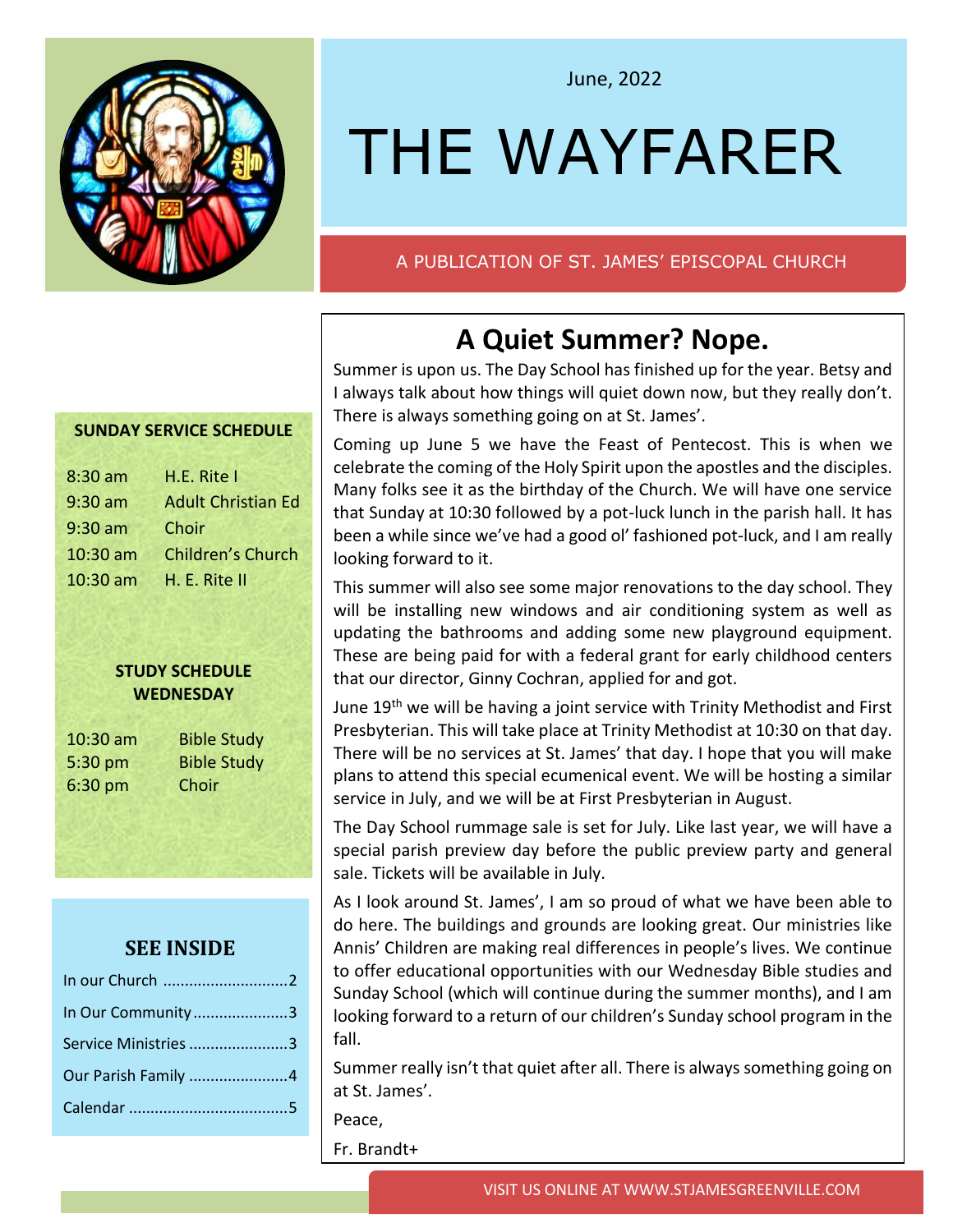### **IN OUR CHURCH**

| <b>Revenue &amp; Expenses</b><br>April 2022 |             |  |  |  |  |
|---------------------------------------------|-------------|--|--|--|--|
| <b>Total Revenue</b>                        | \$29,059.87 |  |  |  |  |
| <b>Total Expenses</b>                       | \$25,805.38 |  |  |  |  |
| <b>Net Total</b>                            | \$3,254.49  |  |  |  |  |

## **FORWARD**  $\mathsf{DAY}_{\mathsf{by}}\mathsf{DAY}$

The Forwards for May, June & July are now available at all church entrances, the office entrance and in the kitchen. Please help yourself to a copy.



Pentecost is June 5. We will have one service at 10:30 am followed by potluck. Sunday school will meet as usual at 9:30 am.



We will enjoy potluck on June 5 Pentecost. Pick out your favorite recipe and make enough for your family and one of equal size. We will enjoy good food and fellowship together.



ECW is taking the summer off. They will meet again in September.



The Men of St. James are taking the summer off. They will meet again in September.

### **Next Dates for Baptisms**

The Sacrament of Holy Baptism is appropriately administered within the Eucharist at the chief service on a Sunday. The next dates for Baptism are The Day of Pentecost, June 5, and All Saints' Sunday, Nov. 6. To schedule a baptism, please call Betsy at the Church Office or speak to Father Brandt.



If you have not been in the church lately, you are in for a surprise. We have been sprucing up for a couple of months now. There is fresh paint everywhere and new doors are being made and hung now. We have new flooring in the parish hall, main hallways, and rooms off the parish hall. While this flooring is quite durable, we ask that you not drag furniture over the floor if you are moving something.

 $\overline{2}$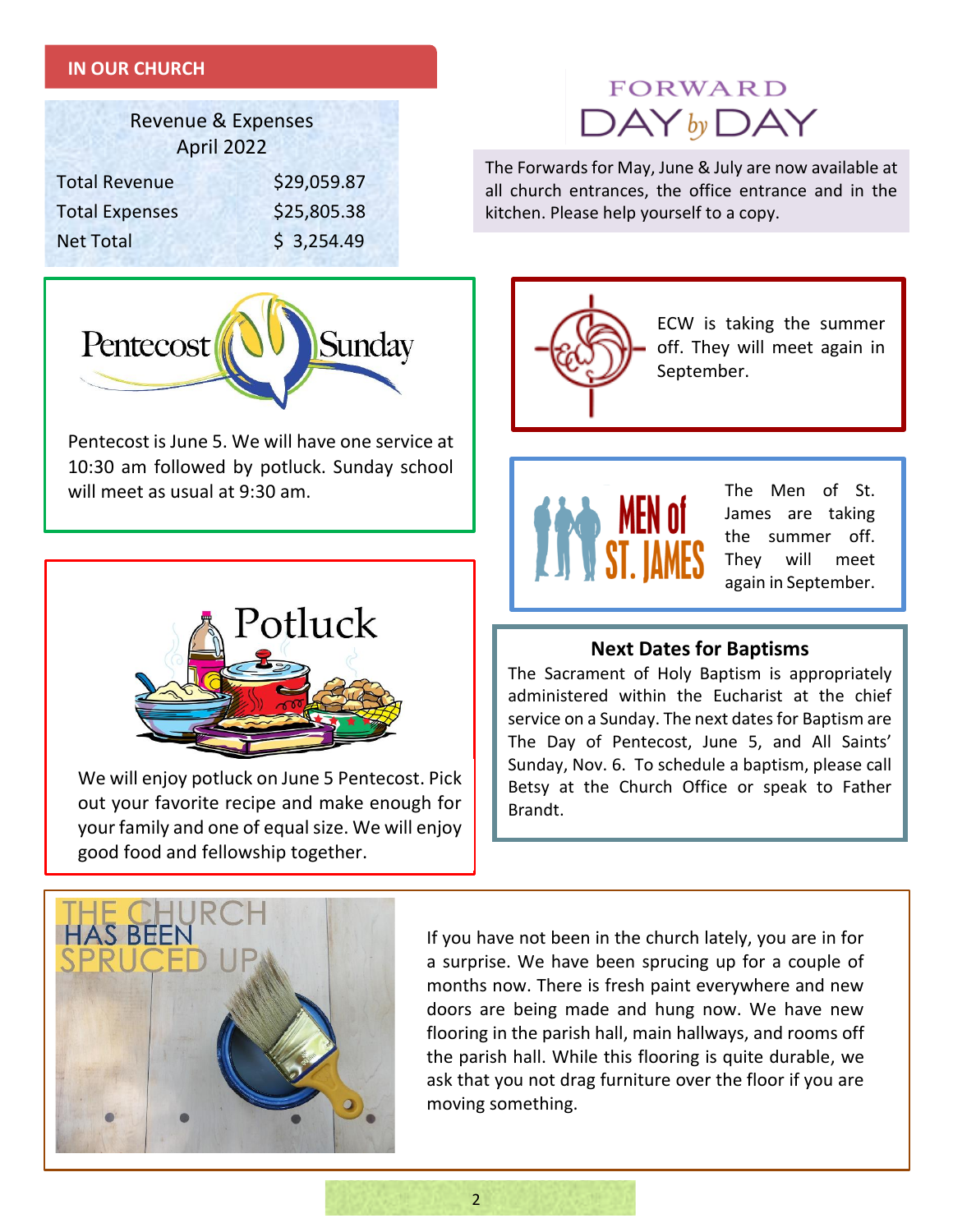

### The Giant Rummage Sale is July 22 - 23

All parishioners are invited to join in the fun! Volunteers are needed throughout July to sort and price donations. Volunteers will also be needed during the sale to assist customers and to help with checkout.

June 21 following the Vestry meeting – unload the storage containers – PLEASE volunteer to help if you are able. Pizza provided.

After June 21 donations may be dropped off in the Parish Hall.

- July 17 Exclusive early bird shopping for St. James' Parishioners following the 10:30 service. \$10.00 admission.
- July 20 Early bird shopping. \$10.00 admission.

July 21 – Sale 8:00 am – 5:00 pm

July 22 – ½ price sale 8:00 am – 12:00 pm



We will have a joint service with First Presbyterian Church and Trinity United Methodist Church on June 19 at 10:30 am. We will gather at Trinity Methodist, 850 McAllister. The choirs will sing together and Michael Lindsay, the pastor at Trinity will preach. Please make plans to join together and worship with our neighbors on June 19.

St. James' will host a blood drive Sat., June 11,

from 10am – 2pm. You may make an appointment to give at www.msblood.com

### **SERVICE MINISTRIES**

**Service Ministries for Sunday, Jun 5**

**8:30 AM Worship Leader:** Betsy Alexander **10:30 AM Worship Leader:** Dotti Lowe **LEM:** Finley Edwards **Lector:** Austin Frye **Ushers:** Mickey Naaman **Vestry Assignment:** Debi Hendrix, Graham Hollister

**Service Ministries for Easter Sunday, Jun 12**

**8:30 AM Worship Leader:** Brister Lee **10:30 AM Worship Leader:** Ann Macvaugh **LEM:** Geoffrey Lewis **Lector:** Deanna Harper **Ushers:** Peter Nimrod **Vestry Assignment:** Rak Koestler, Beth Naaman **Service Ministries for Sunday, Jun 19 Joint Service. No Service Ministries**

**Service Ministries for Sunday, Jun 26 8:30 AM Worship Leader:** Betsy Alexander **10:30 AM Worship Leader:** Dotti Lowe **LEM:** Noel Harris **Lector:** Robin Kelly **Ushers:** Eleanor Wright **Vestry Assignment:** Brad Jones, Sonya Bixler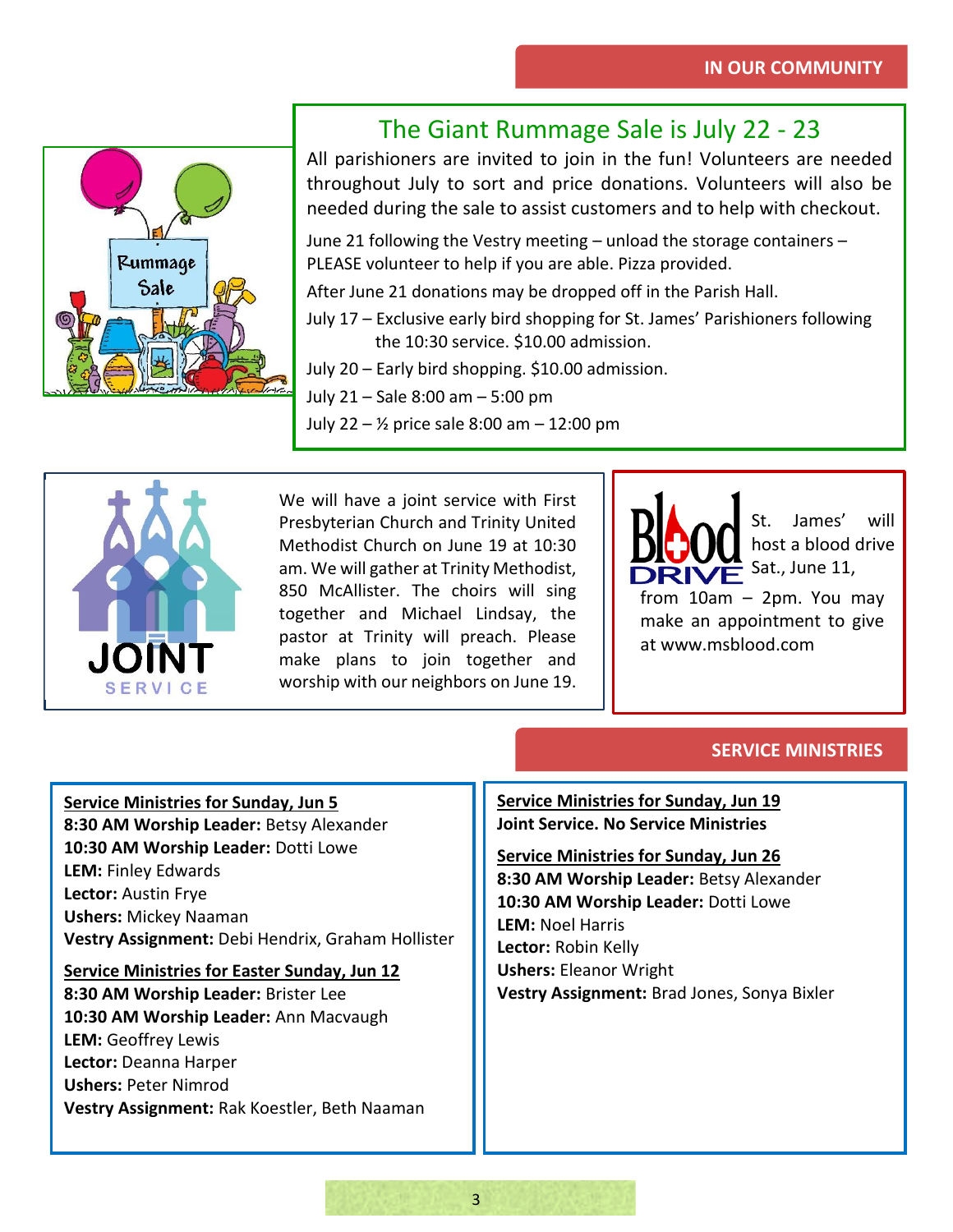### **OUR PARISH FAMILY**



**For parishioners:** For parishioners: Danny Suber, Mike Bostic, Ed Egger, Bill Schaffarzick, Louise Loughran, Haley Holbrook, Jimmy Lee, Sandy Welsh, Linda Owens, Dudley Stewart, David H. Lee, Susan Sutherland, Shirley Mitchell, Elizabeth Smith.

**For friends and family:** Lucy Alexander Maples, Sue Gordon, Marilyn Ely, David Slagle, Sally Buntin, John Oglesby, Ellen Clark Sawyer, Miller King, Donna Pipkin, Caroline Harper, Bob, Alex Spinelli, Nita Scott, Sarah Dunn, Lanier Bogen, Tommy Barnes, Brad Morgan, Bill Molin, Bucky Lott, Puddin Moore, Andy Von Antz,

**For those serving in the Armed Forces:** Jackson Mitchell, Tyler Owens, Nathan Thomas, Sean Williams, Thomas Griffin, Barry Jackson, Marcus Shoemaker, Beau Swain.



ANNIVERSA

| Lucy & Ashley Hines                 | 6/02 |
|-------------------------------------|------|
| <b>Hillary &amp; Tyler Horn</b>     | 6/05 |
| Ann & Ed Egger                      | 6/08 |
| <b>Christie &amp; William Owens</b> | 6/10 |
| Ellen & Austin Frye                 | 6/11 |
| Erica & Brandt Dick                 | 6/27 |
|                                     |      |



Deadline for articles for the next *Wayfarer* is June 24

| <b>William Avis</b>          | 6/03 |
|------------------------------|------|
| <b>Mike Retzer</b>           | 6/05 |
| <b>Lawler Horn</b>           | 6/09 |
| <b>Jack Lowry</b>            | 6/10 |
| <b>Theresa Skelton</b>       | 6/10 |
| Libba Burle                  | 6/11 |
| <b>Stephanie Lowe</b>        | 6/11 |
| <b>Tyler Owens</b>           | 6/12 |
| <b>Beth Naaman</b>           | 6/13 |
| Lollie Smith                 | 6/17 |
| <b>Rak Koestler</b>          | 6/18 |
| Virginia Cochran Grubbs 6/19 |      |
| <b>Allison Avis</b>          | 6/20 |
| John Ross Underwood          | 6/20 |
| <b>Huntley Elliott</b>       | 6/21 |
| <b>Cameron Skelton</b>       | 6/22 |
| Jan Engel                    | 6/24 |
| <b>Rebecca Jones</b>         | 6/25 |
| <b>Jim Martin</b>            | 6/26 |
| <b>Dylan Williams</b>        | 6/26 |
| Eva Jackson                  | 6/27 |

We give thanks for the marriage of Katie Holbrook and Rob Warlick on May 28

#### **MARK YOUR CALENDAR**

Wednesdays in June 10:30 am & 5:30 pm Bible Study

- June 5 One service 10:30 with potluck lunch June 11 – 10 am - 2 pm Blood Drive June 19 – 10:30 am Joint service @ Trinity Methodist. June 21 5:30 pm Vestry
- June 21 after Vestry unload container for Rummage sale. Pizza served